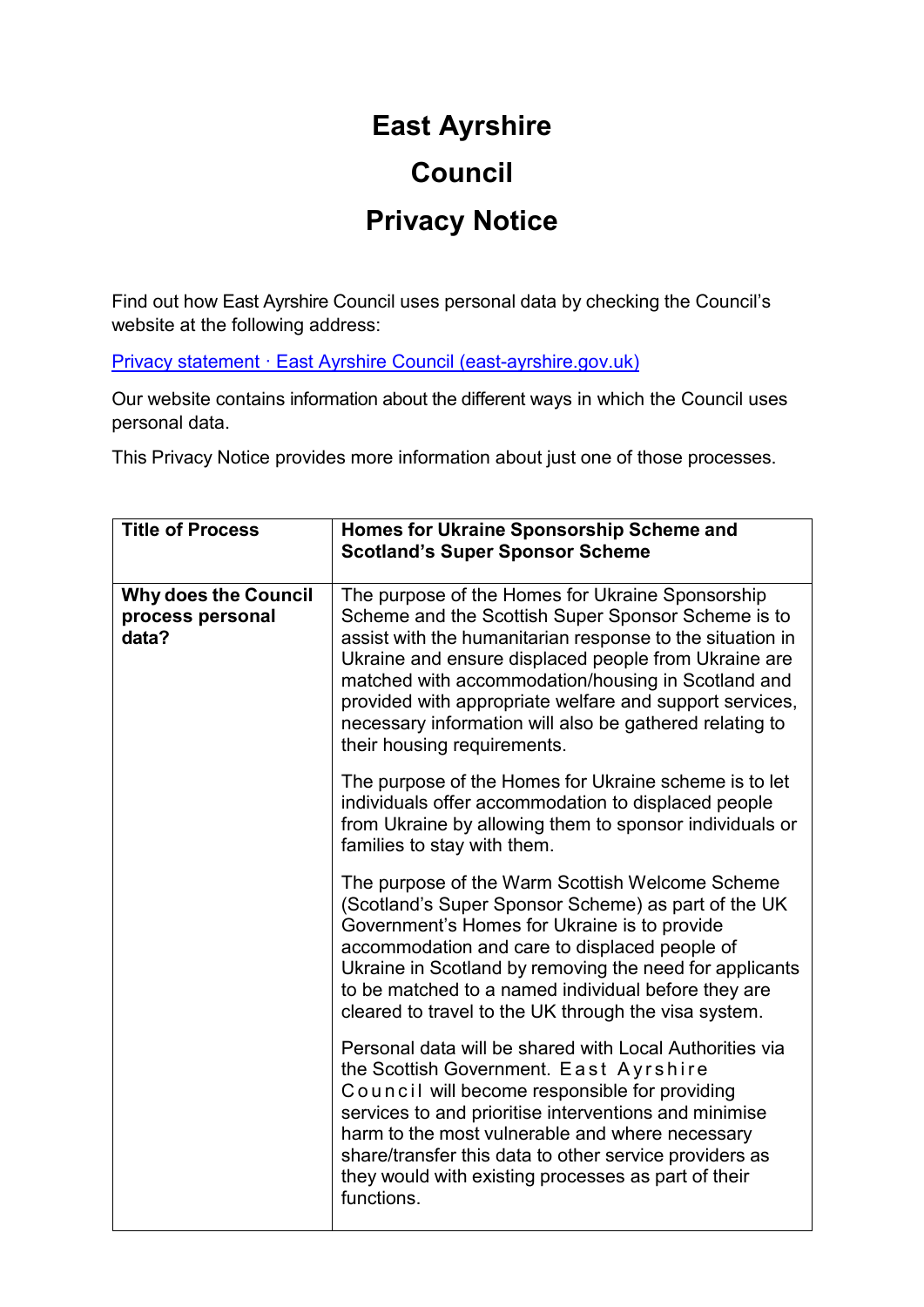|                                | The Scottish Government will provide us with host's<br>information as part of the Homes for Ukraine<br>Sponsorship Scheme and the Scotland's Super<br>Sponsor Scheme. We will use their information to carry<br>out checks on their accommodation and process<br>enhanced Disclosure Scotland checks. We need this<br>information to provide the host and the displaced people<br>from Ukraine with support and access to public<br>services. We also use host information to verify their<br>identity where required, contact them by post, email or<br>telephone and to maintain our records. |
|--------------------------------|-------------------------------------------------------------------------------------------------------------------------------------------------------------------------------------------------------------------------------------------------------------------------------------------------------------------------------------------------------------------------------------------------------------------------------------------------------------------------------------------------------------------------------------------------------------------------------------------------|
| What personal data is<br>used? | The data to be transferred from the Scottish<br>Government for the Homes for Ukraine Sponsorship<br>Scheme will include:<br>Application reference number<br>$\bullet$                                                                                                                                                                                                                                                                                                                                                                                                                           |
|                                | Address of sponsor property<br>$\bullet$                                                                                                                                                                                                                                                                                                                                                                                                                                                                                                                                                        |
|                                | Sponsor contact information                                                                                                                                                                                                                                                                                                                                                                                                                                                                                                                                                                     |
|                                | Name, sex and date of birth of the displaced<br>person                                                                                                                                                                                                                                                                                                                                                                                                                                                                                                                                          |
|                                | The data to be transferred from the Scottish<br>Government for the Scotland's Super Sponsor Scheme<br>will include:                                                                                                                                                                                                                                                                                                                                                                                                                                                                             |
|                                | Date and point of arrival<br>$\bullet$                                                                                                                                                                                                                                                                                                                                                                                                                                                                                                                                                          |
|                                | Visa application number                                                                                                                                                                                                                                                                                                                                                                                                                                                                                                                                                                         |
|                                | Names and ages of family members<br>$\bullet$                                                                                                                                                                                                                                                                                                                                                                                                                                                                                                                                                   |
|                                | Mobility assistance required                                                                                                                                                                                                                                                                                                                                                                                                                                                                                                                                                                    |
|                                | Information about pets and number of pets they<br>are travelling with<br><b>Pregnancy status</b>                                                                                                                                                                                                                                                                                                                                                                                                                                                                                                |
|                                | Additional information required by East Ayrshire                                                                                                                                                                                                                                                                                                                                                                                                                                                                                                                                                |
|                                | Council will include bank account details to make                                                                                                                                                                                                                                                                                                                                                                                                                                                                                                                                               |
|                                | payments to the sponsor and to provide financial<br>support to displaced people from Ukraine.                                                                                                                                                                                                                                                                                                                                                                                                                                                                                                   |
| What makes it lawful           | UK GDPR Article $6(1)(e)$ – the processing is necessary                                                                                                                                                                                                                                                                                                                                                                                                                                                                                                                                         |
| for the Council to             | for the performance of a task carried out in the public                                                                                                                                                                                                                                                                                                                                                                                                                                                                                                                                         |
| process this personal          | interest or in the exercise of official authority vested in                                                                                                                                                                                                                                                                                                                                                                                                                                                                                                                                     |
| data?                          | the controller. With regards to sensitive personal data,                                                                                                                                                                                                                                                                                                                                                                                                                                                                                                                                        |
|                                | the processing is necessary for reasons of substantial<br>public interests as per Article $9(2)(g)$ of the UK GDPR.                                                                                                                                                                                                                                                                                                                                                                                                                                                                             |
| Where does the                 | Scottish Government, the sponsor and directly from the                                                                                                                                                                                                                                                                                                                                                                                                                                                                                                                                          |
| <b>Council obtain</b>          | displaced people from Ukraine.                                                                                                                                                                                                                                                                                                                                                                                                                                                                                                                                                                  |
| personal data from?            |                                                                                                                                                                                                                                                                                                                                                                                                                                                                                                                                                                                                 |
|                                |                                                                                                                                                                                                                                                                                                                                                                                                                                                                                                                                                                                                 |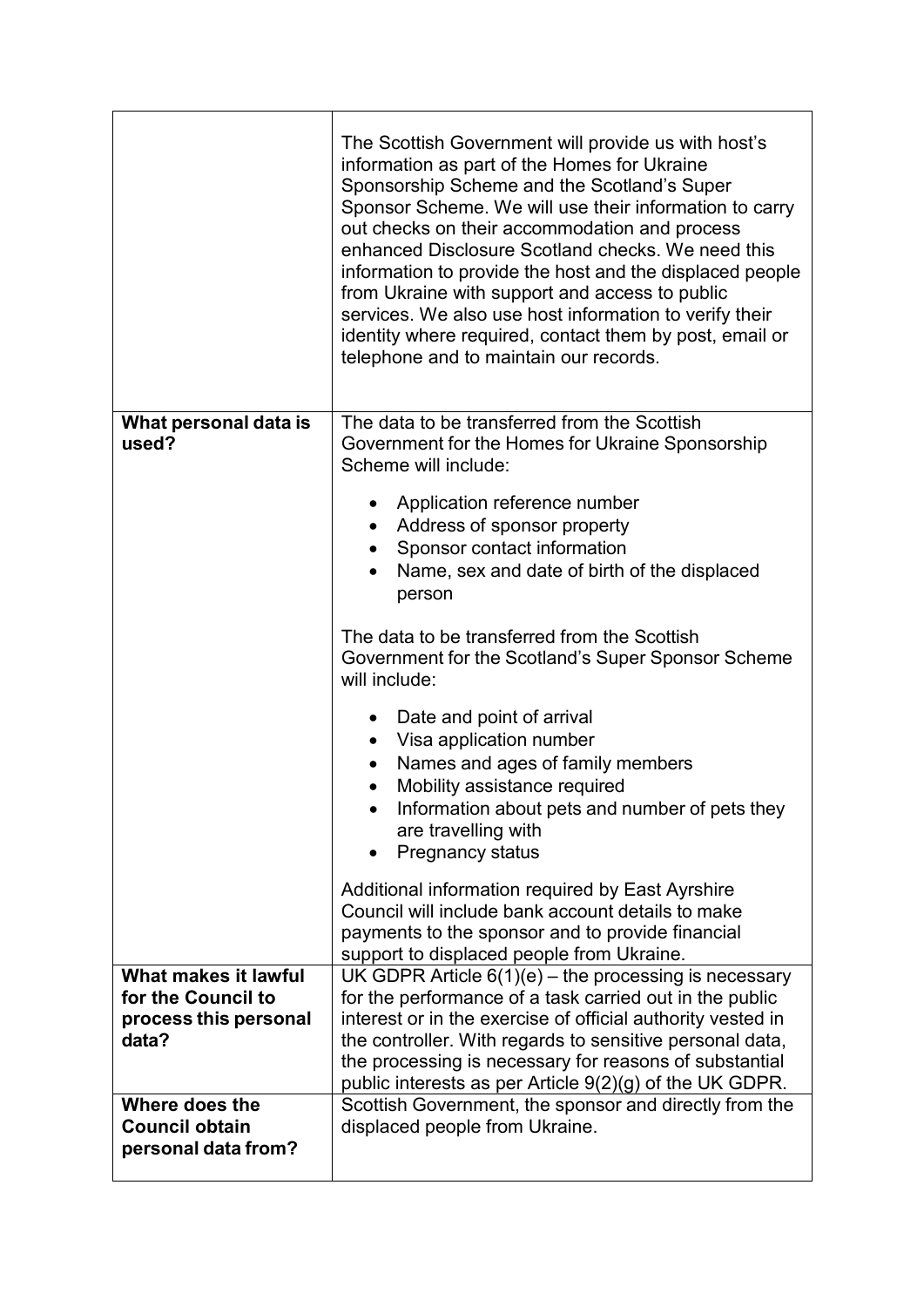| Where does the<br><b>Council keep personal</b><br>data?     | Data will be held on East Ayrshire Council secure<br>network drives.                                                                                                                                                                                                                                                                                                                                                                                                         |
|-------------------------------------------------------------|------------------------------------------------------------------------------------------------------------------------------------------------------------------------------------------------------------------------------------------------------------------------------------------------------------------------------------------------------------------------------------------------------------------------------------------------------------------------------|
| How long does the<br>Council keep personal<br>data?         | Each relevant service area will have their own retention<br>schedules. Personal data will not be retained or<br>processed for longer than is necessary to carry out the<br>scheme.                                                                                                                                                                                                                                                                                           |
| <b>Who does the Council</b><br>share personal data<br>with? | Data may be shared internally with services, these<br>include but not limited to;<br><b>Housing and Communities</b><br>$\bullet$<br><b>Education Services</b><br>$\bullet$<br><b>Environmental Health</b><br><b>Health and Social Care Partnership</b><br>$\bullet$<br>Finance<br>$\bullet$<br><b>Vibrant Communities</b>                                                                                                                                                    |
|                                                             | Your information is also analysed internally to help us<br>improve our services.<br>We may have to share your information with other<br>organisations in order to provide multi-agency support,<br>for example, the Scottish Government and NHS<br>Scotland. We may also share information with some<br>other agencies and external parties depending on your<br>individual circumstances. These include but not limited<br>to:                                              |
|                                                             | <b>Advocacy Services</b><br><b>Chief Veterinary Officer</b><br><b>Community Connectors</b><br>Department of Work and Pensions<br><b>Dentists</b><br><b>Disclosure Scotland</b><br>Financial Services e.g, banks<br>$\bullet$<br><b>Fire Service</b><br><b>GPs</b><br><b>Police Scotland</b><br><b>Private Landlords</b><br><b>Social Security Scotland</b><br>$\bullet$<br>Translators<br><b>Voluntary Organisations</b><br><b>Utility Companies</b><br><b>UK Government</b> |
|                                                             | We are legally obliged to safeguard public funds so we<br>are required to verify and check your details internally<br>for fraud prevention. We may share this information with<br>other public bodies (and also receive information from                                                                                                                                                                                                                                     |